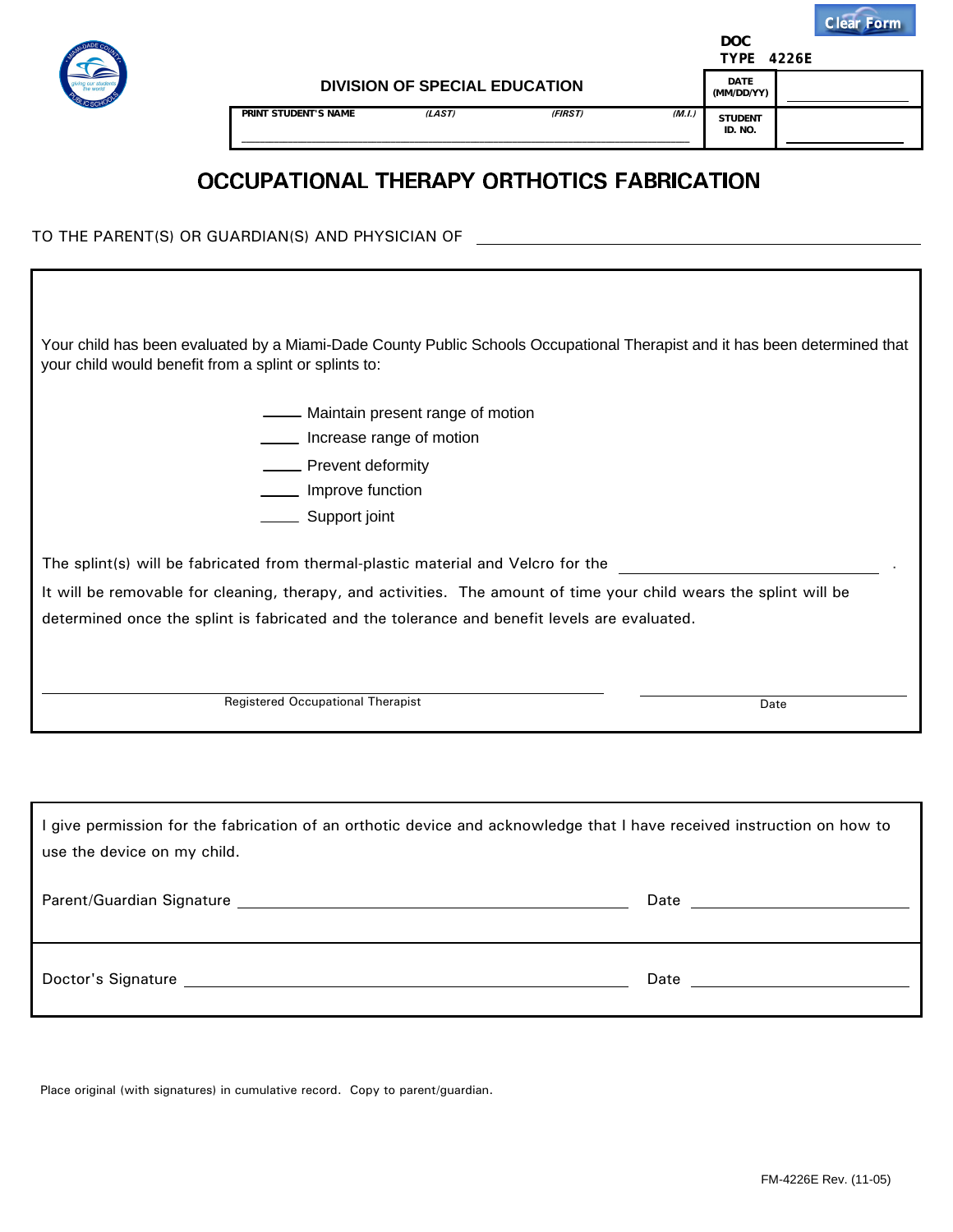

**TIPO DE DOCUMENTO 4226S**

**NOMBRE DEL ESTUDIANTE** *(APELLIDO) (NOMBRE) (INICIAL) (EN LETRAS DE MOLDE)* 

**(Mes/Dia/Año) NÚMERO DE**

**FECHA**

**ID. DEL ESTUDIANTE**

### FABRICACIÓN DE DISPOSITIVO ORTÓTICO PARA LA TERAPIA OCUPACIONAL

A EL(LOS) PADRES(S), O TUTOR(ES) Y EL MÉDICO DE

Su niño(a) ha sido evaluado(a) por un Terapeuta Ocupacional de las Escuelas Públicas del Condado de Miami-Dade y ha determinado que su niño(a) se beneficiaría si usara una tablilla o tablillas para:

- mantener el nivel de movimiento actual
- aumentar el grado de movimiento
- impedir deformidades
- mejorar su función
- apoyar la coyuntura

La(s) tablilla(s) serán fabricadas de un material termoplástico y Velcro para \_\_\_\_\_\_\_\_\_\_\_\_\_\_\_\_\_\_\_\_\_\_\_\_\_\_\_\_\_\_\_

La tablilla será removible para su limpieza, terapia, y actividades. La cantidad de tiempo que su hijo usará la tablilla será determinada una vez que la tablilla sea fabricada y que los niveles de tolerancia y beneficio sean evaluados.

Terapeuta Ocupacional Certificado

**Fecha** 

Firma del Doctor establece a controllar establece a controllar establece a controllar establece a controllar establece a controllar establece a controllar establece a controllar establece a controllar establece a controlla Yo doy permiso para la fabricación de un dispositivo ortótico y reconozco que he recibido instrucciones de cómo usar el aparato para mi niño(a). Firma de Padre o Madre/Tutor **Firma de Padre o Madre/Tutor** Fecha Fecha **Fecha** Fecha **Fecha** Fecha **Fecha** Fecha **Fecha** Fecha **Fecha** Fecha **Fecha** Fecha **Fecha** Fecha **Fecha** Fecha **Fecha** Fecha **Fecha** Fecha **Fecha** Fe

Favor coloque el original (firmado por la (el) madre/padre/tutor) en el registro cumulativo. Copia para la (el) madre/padre/tutor y terapueta físico/ocupacional.